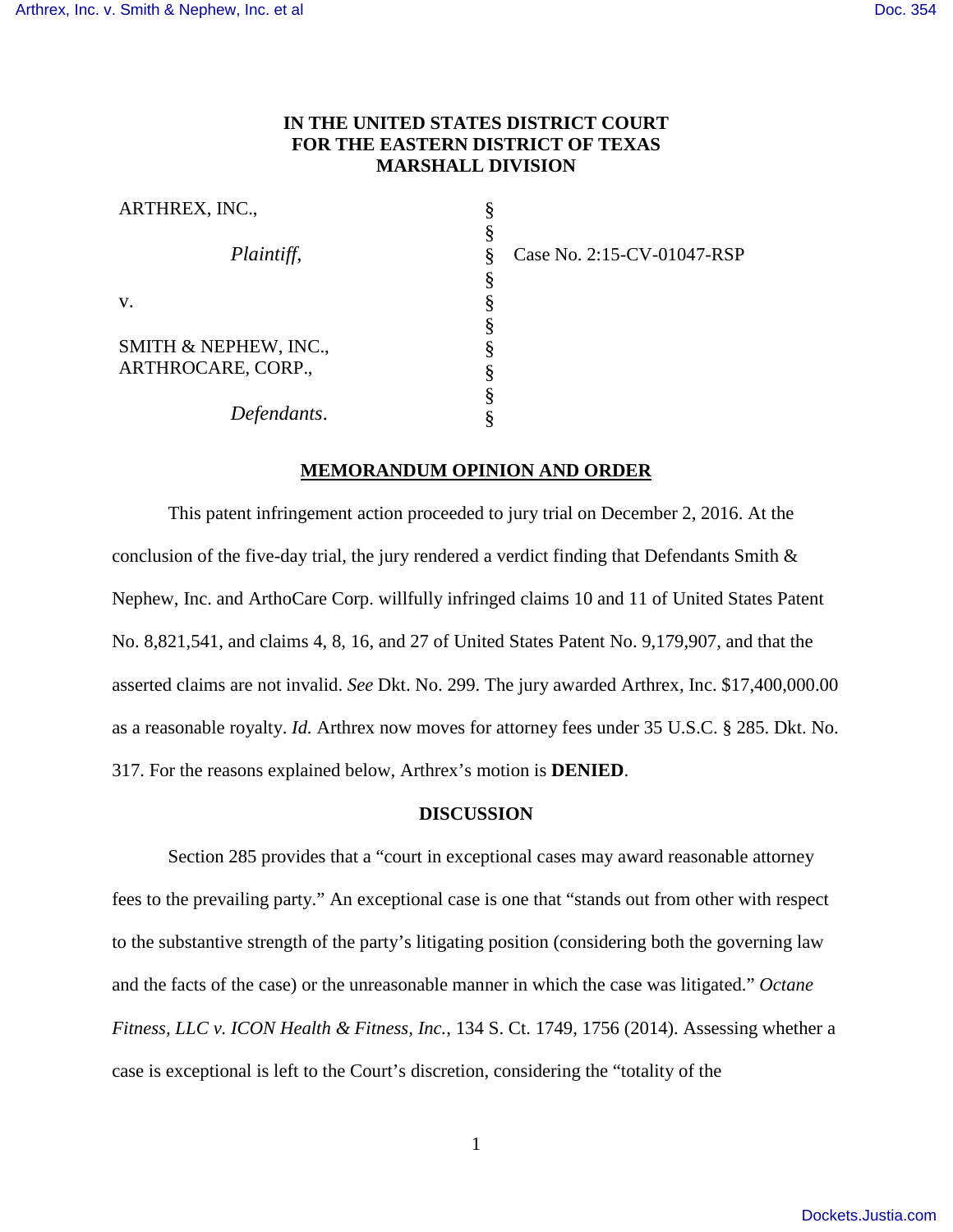circumstances." *Id.* Factors that the Court may consider include "frivolousness, motivation, objective unreasonableness (both in the factual and legal components of the case) and the need in particular circumstances to advance considerations of compensation and deterrence." *Id.* at 1756 n.6. To be considered exceptional, conduct need not be "independently sanctionable" or bad faith behavior. *Id.* "[A] case presenting either subjective bad faith or exceptionally meritless claims" may justify an award of fees. *Id.* at 1757.

Arthrex does not suggest that Defendants engaged in bad faith litigation behavior. Rather, Arthrex first argues that the fact that the jury found willful infringement is by itself sufficient for a fees award. Dkt. No. 317 at 2-4. The Court disagrees.

The Federal Circuit cases supporting Arthrex's argument, such *Modine Mfg. Co. v. Allen Grp., Inc.*, 917 F.2d 538 (Fed. Cir. 1990), significantly predate the Supreme Court's decision in *Octane Fitness*. *See* Dkt. No. 317 at 2-3. *Modine*, for example, concluded that "[a]n express finding of willful infringement is a sufficient basis for classifying a case as 'exceptional,' and indeed, when a trial court denies attorney fees in spite of a finding of willful infringement, the court must explain why the case is not 'exceptional' within the meaning of the statute." 917 F.2d at 543. Since *Octane Fitness*, the Federal Circuit has acknowledged that a finding a willfulness does not necessarily make a case exceptional. *See Stryker Corp. v. Zimmer, Inc.*, 837 F.3d 1268, 1279 (Fed. Cir. 2016).

While Arthrex cites one decision from this district referring to the *Modine* standard as late as 2016, *see Georgetown Rail Equip. Co. v. Holland L.P.*, No. 6:13-CV-366, 2016 WL 3346084, at \*21 (E.D. Tex. June 16, 2016), the Court did not rely upon it but made extensive findings concerning the defendant's "objectively unreasonable" positions which "needlessly multiplied the proceedings at the expense of the opposing side and the Court." *Modine* is also

2